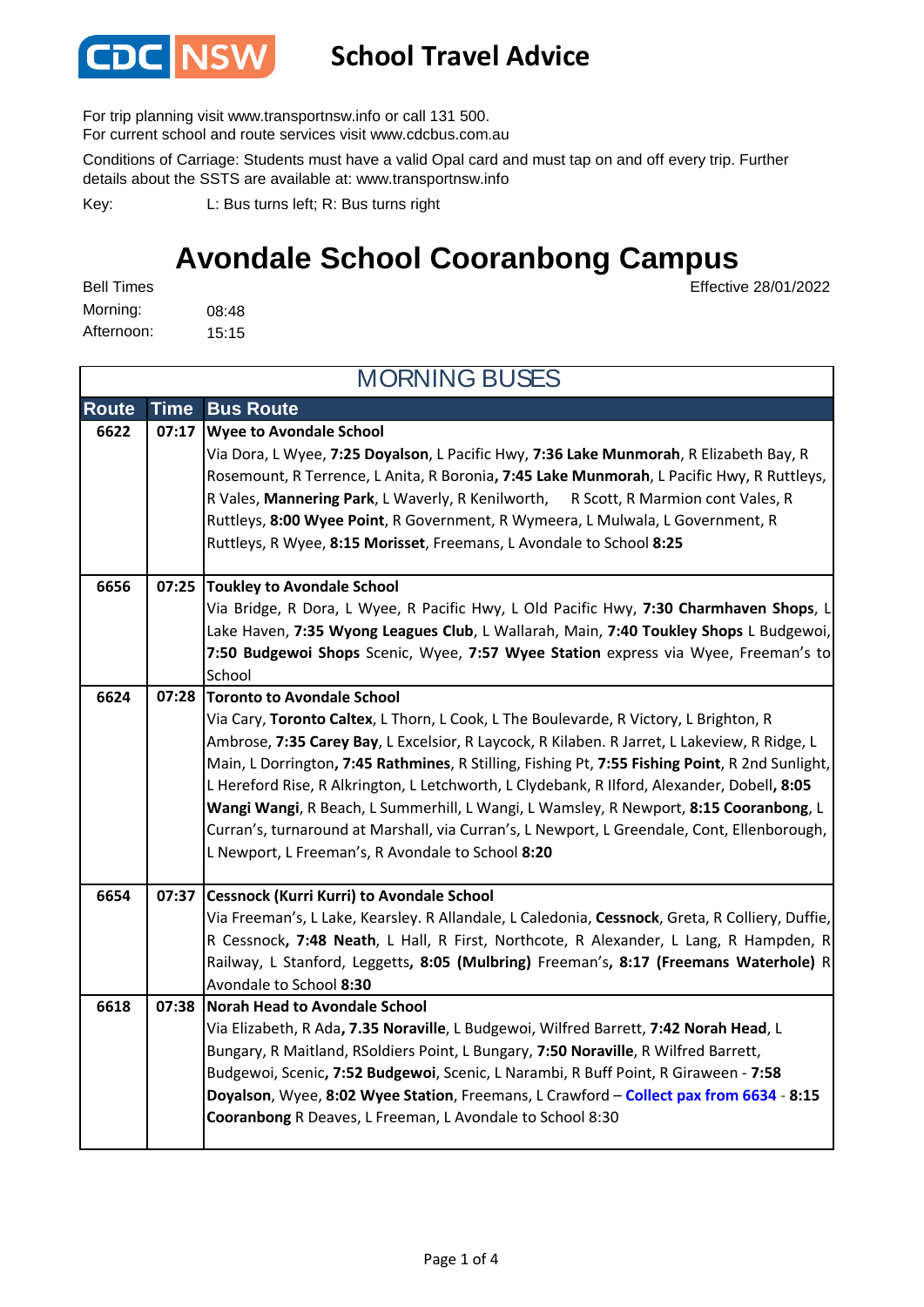**CDC** NSW School Travel Advice

| <b>Route</b> | <b>Time</b> | <b>Bus Route</b>                                                                                                                                                                    |
|--------------|-------------|-------------------------------------------------------------------------------------------------------------------------------------------------------------------------------------|
| 6620         | 07:39       | <b>Morisset Park to Avondale School</b>                                                                                                                                             |
|              |             | Morisset PS via Terrigal, L Bridge, L Dora, R Fishery Pt, Morisset Park, L Trinity Point, L                                                                                         |
|              |             | Lakeview, L Macquarie, R Chifley, L Victoria, R Grant, L Baldwin, 7:57 Windermere Park, R                                                                                           |
|              |             | Asquith, L Doyle, R Bailey, L Verdelho, L Shiraz, L Riesling, R Grenache, Mather, 8:05                                                                                              |
|              |             | Bonnells Bay, R Waikiki via loop, L Kalani, L Mather, R Fishery Point, 8:15 Morisset, L                                                                                             |
|              |             | Pulbah, R Wyee, L Macquarie, Dora, R Freeman's to School 8:30                                                                                                                       |
| 6606         | 07:40       | <b>Windermere Park to Avondale School</b>                                                                                                                                           |
|              |             | Via Baldwin, L Rhodes, Pillapai, Bulgonia, Buttaba, Dandaraga, 7:51 Mirrabooka, L                                                                                                   |
|              |             | Mirrabooka, L Hillcrest, R Fishery Point, 7:58 Sunshine, R Cessnock, R Sunshine, R Vista, L                                                                                         |
|              |             | Cessnock, 8:02 Silverwater, R Silverwater, L Beach, Balcolyn, L Bay, L Yarrawonga Park, R                                                                                           |
|              |             | Fishery Point, L Macquarie, R Station, L Newcastle, R Kahibah, Stockton, R Freeman's to                                                                                             |
| 6638         | 07:42       | School 8:27<br><b>Bonnells Bay to Avondale School</b>                                                                                                                               |
|              |             | Via Mathers, L Regent, L Brooks, R Harboard, R Hannell, L Grand, L Victoria, 7:50 Bonnells                                                                                          |
|              |             | Bay, L Station, R Marconi, R Macquarie, 7:56 Morisset, L Moira Park, R Wharf, L Newcastle,                                                                                          |
|              |             | R Kahiba, Stockton, R Freemans, R Central (Turnaround College), R Freemans to School 8:15                                                                                           |
|              |             |                                                                                                                                                                                     |
| 6660         | 07:45       | <b>Dora Creek to Avondale School</b>                                                                                                                                                |
|              |             | Via Stingaree Point to turnaround, via Stingaree Point, R Cowell, Baker, to turnaround, via                                                                                         |
|              |             | Baker, 7:55 Dora Creek, R Sydney, R Stingaree Point, R Macquarie, 8:05 Dora Creek, R Dora                                                                                           |
|              |             | to turnaround, via Dora, L Wamsley, R Newport, 8:15 Dora Creek, R Gradwells, L                                                                                                      |
|              |             | Coorumbung, L Edith, R Newport, L Freemans, R Avondale to School 8:20                                                                                                               |
| 6634         | 07:48       | <b>Morisset to Cooranbong</b>                                                                                                                                                       |
|              |             | Via Mandalong, 8:00 Mandalong, turnaround Chapman, via Mandalong, L Deaves, L Saul's,                                                                                               |
|              |             | turnaround end of sealed road, via Saul's, L Deaves, R Crawford, R Glenrose to Crawford ·                                                                                           |
|              |             | transfer to 6618                                                                                                                                                                    |
| 6636         | 07:50       | Martinsville to Avondale School                                                                                                                                                     |
|              |             | Via Owens, Martinsville, R Wilkinson to turnaround, via Wilkinson, R Martinsville                                                                                                   |
|              |             | Cooranbong R Mathews Valley, turnaround at Sylvester, via Mathews Valley, R Martinsville,                                                                                           |
|              |             | R Government, turnaround Cooranbong School, via Government, R Martinsville, L                                                                                                       |
|              |             | Freeman's, L Avondale to School                                                                                                                                                     |
| 6608         | 08:02       | <b>Cooranbong to Avondale School</b>                                                                                                                                                |
|              |             | Via Babers, R Dora, L Yango, L Narara, L Babers, R Martinsville, L Freeman's, L Alton,<br>turnaround at Bushland, via Alton, L Harmon, R Meyers, L Alton, L Freemans, L Avondale to |
|              |             | School 8:19                                                                                                                                                                         |
| 280          | 08:10       | <b>Morisset Station to Avondale School</b>                                                                                                                                          |
|              |             | Via Dora, R Doyalson, R Wyong, L Kahibah, Stockton, R Freemans, 8:15 Cooranbong, L                                                                                                  |
|              |             | Avondale to School 8:24                                                                                                                                                             |
| 280          | 08:29       | <b>Wattagans Estate (K to 2 or OPAL ONLY)</b>                                                                                                                                       |
|              |             | Via Avondale, L Wainman, L Whistler, R Courin, R McCullough, L Wainman, L Avondale to                                                                                               |
|              |             | school                                                                                                                                                                              |

| <b>AFTERNOON BUSES</b> |  |                                                                                        |  |  |
|------------------------|--|----------------------------------------------------------------------------------------|--|--|
|                        |  | <b>Route Time Bus Route</b>                                                            |  |  |
| 6601                   |  | 15:10 Avondale School to Cooranbong                                                    |  |  |
|                        |  | Via Avondale, R Freemans, Cooranbong, R Deaves, L Crawford, R Glenrose, R Crawford, L  |  |  |
|                        |  | Freemans, L Martinsville, Cooranbong, L Babers, R Dora, L Yango, L Narara, L Babers, R |  |  |
|                        |  | Martinsville, L Freemans                                                               |  |  |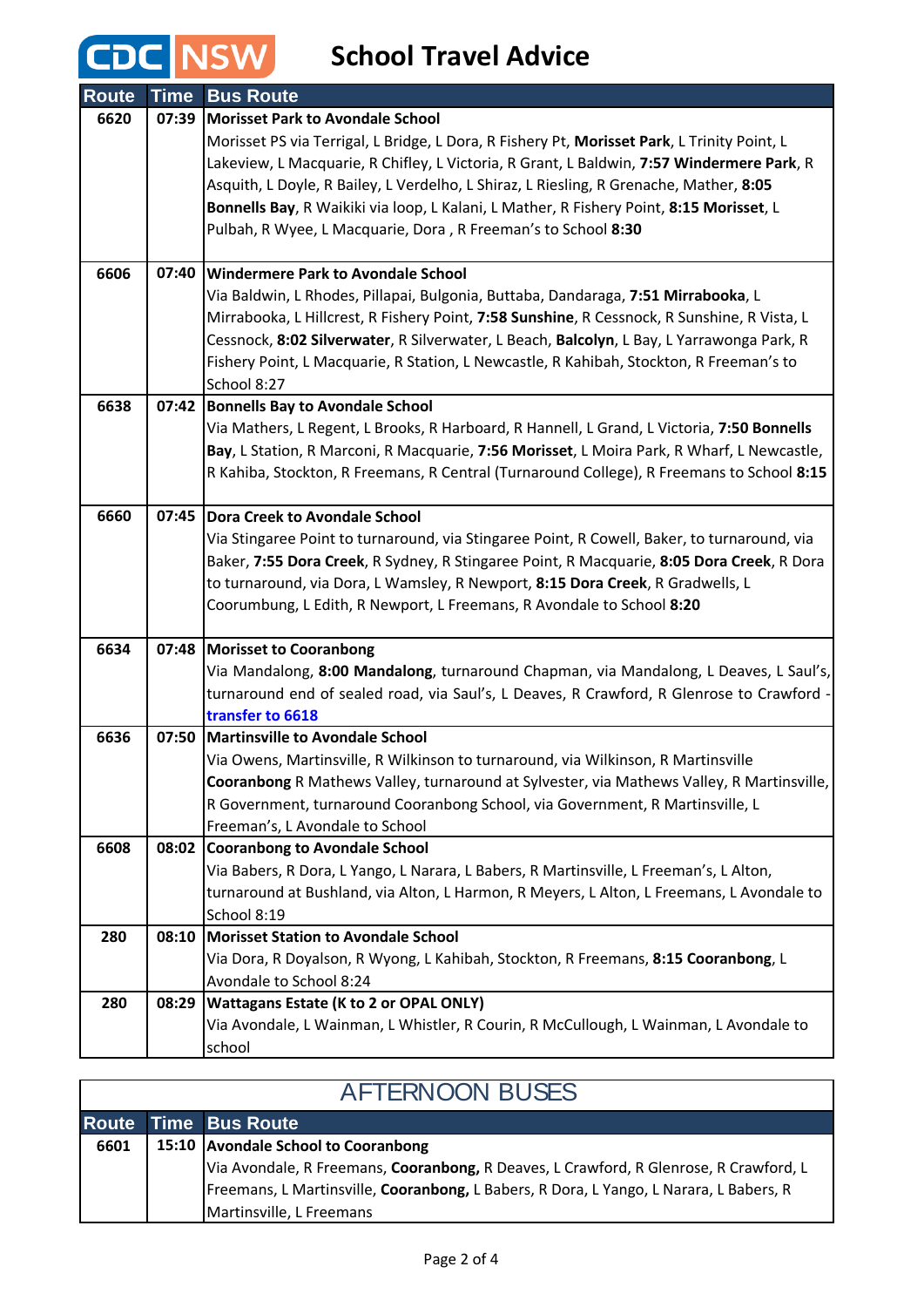## CDC NSW

**School Travel Advice**

| <b>Route</b> | <b>Time</b> | <b>Bus Route</b>                                                                            |
|--------------|-------------|---------------------------------------------------------------------------------------------|
| 6605         | 15:15       | Avondale to Watagans Estate (K to 2 or OPAL ONLY) then Cooranbong                           |
|              |             | Via Avondale, R Wainman, L Whistler, R Courin, R McCullough, L Wainman, R Avondale, R       |
|              |             | Freeman's, R Alton, R Meyers, L Harmon, L Alton, L Freeman's                                |
| 6651         | 15:27       | <b>Avondale School to Martinsville</b>                                                      |
|              |             | Via Avondale, R Freeman's, R Martinsville, L Government, turnaround Cooranbong School,      |
|              |             | via Government, L Martinsville, L Mathews Valley, turnaround at Sylvester, via Mathews      |
|              |             | Valley, Martinsville, Martinsville, L Wilkinson to turnaround, via Wilkinson, L Owens to    |
|              |             | turnaround                                                                                  |
| 6613         | 15:28       | <b>Avondale School to Norah Head</b>                                                        |
|              |             | Via Avondale, R Freemans, R Crawford, Cooranbong - transfer to Route 6659 to Mandalong      |
|              |             | - L Glenrose, R Crawford, R Freemans, Wyee, Wyee Railway Station, Scenic, R Girraween, L    |
|              |             | Buff Point, L Narambi, R Scenic - Budgewoi - L Elizabeth, Noraville, R Ada, L Budgewoi,     |
|              |             | Wilfred Barrett, L Bungary, Norah Head, R Maitland, R Soldiers Point, L Bungary R Wilfred   |
|              |             | Barrett, Budgewoi                                                                           |
| 6607         | 15:30       | <b>Avondale School to Doyalson</b>                                                          |
|              |             | Via Avondale, R Freemans, Wyee, L Ruttleys, L Government, R Wymeera, Wyee Point, R          |
|              |             | Mulwala, L Government, L Ruttleys, L Vales, Mannering Park, L Waverly, R Kenilworth, R      |
|              |             | Scott, RMarmio cont Vales, L Ruttleys, L Pacific Hwy, Lake Munmorah, R Elizabeth Bay, R     |
|              |             | Rosemount, R Terence, L Anita, R Boronia, L Pacific Hwy, Doyalson, R Wyee                   |
| 6625         | 15:30       | <b>Avondale School to Kurri Kurri (Cessnock)</b>                                            |
|              |             | Via Avondale, L Freemans, (Freemans & Palmers) Freemans Waterhole, Leggetts, Mulbring,      |
|              |             | R Palmer, R Child, R Mt. Vincent to turnaround, via Mt Vincent, Maitland, White Bridge, R   |
|              |             | Leggett's, R Railway, L Hampden, L Lang, R Alexandra, L Northcote, L Cessnock, L Duffie,    |
|              |             | Colliery, L Cessnock, Coledonia, R Allandale, L Lake                                        |
|              |             |                                                                                             |
| 6641         | 15:30       | <b>Avondale School to Toukley</b>                                                           |
|              |             | Via Avondale, R Freeman's, Wyee, Doyalson, R Pacific Hwy, L Old Pacific Hwy, Charmhaven     |
|              |             | Shops, L Lake Haven, Wyong Leagues Club, L Wallarah, Main, Toukley Shops, L Budgewoi,       |
|              |             | <b>Budgewoi Shops, Scenic</b>                                                               |
| 6665         | 15:34       | <b>Avondale School to Cooranbong</b>                                                        |
|              |             | Via Avondale, R Freemans, R Crawford, L Glenrose, R Crawford, R Freemans                    |
| 6611         | 15:35       | <b>Avondale School to Bonnells Bay</b>                                                      |
|              |             | Via Avondale, R Freemans, Morisset, L Dora, Morisset Station, R Dora, L Bridge, R           |
|              |             | Newcastle, R Wharf, L Moira Park, R Macquarie, L Marconi, Bonnells Bay, L Station, R        |
|              |             | Victoria, R Grand, R Hannell, L Harboard, L Brooks, R Regent.                               |
| 6609         | 15:40       | <b>Avondale School to Martinsville</b>                                                      |
|              |             | Via Avondale, R Freemans, L Central, to turnaround, via Central, L Freemans, R Alton, R     |
|              |             | Meyers, L Harmon, R Alton, turnaround at Bushland, via Alton, R Freemans, R Martinsville, L |
|              |             | Babers, R Dora, L Yango, L Narara, L Babers, R Martinsville, R Freemans                     |
|              |             |                                                                                             |